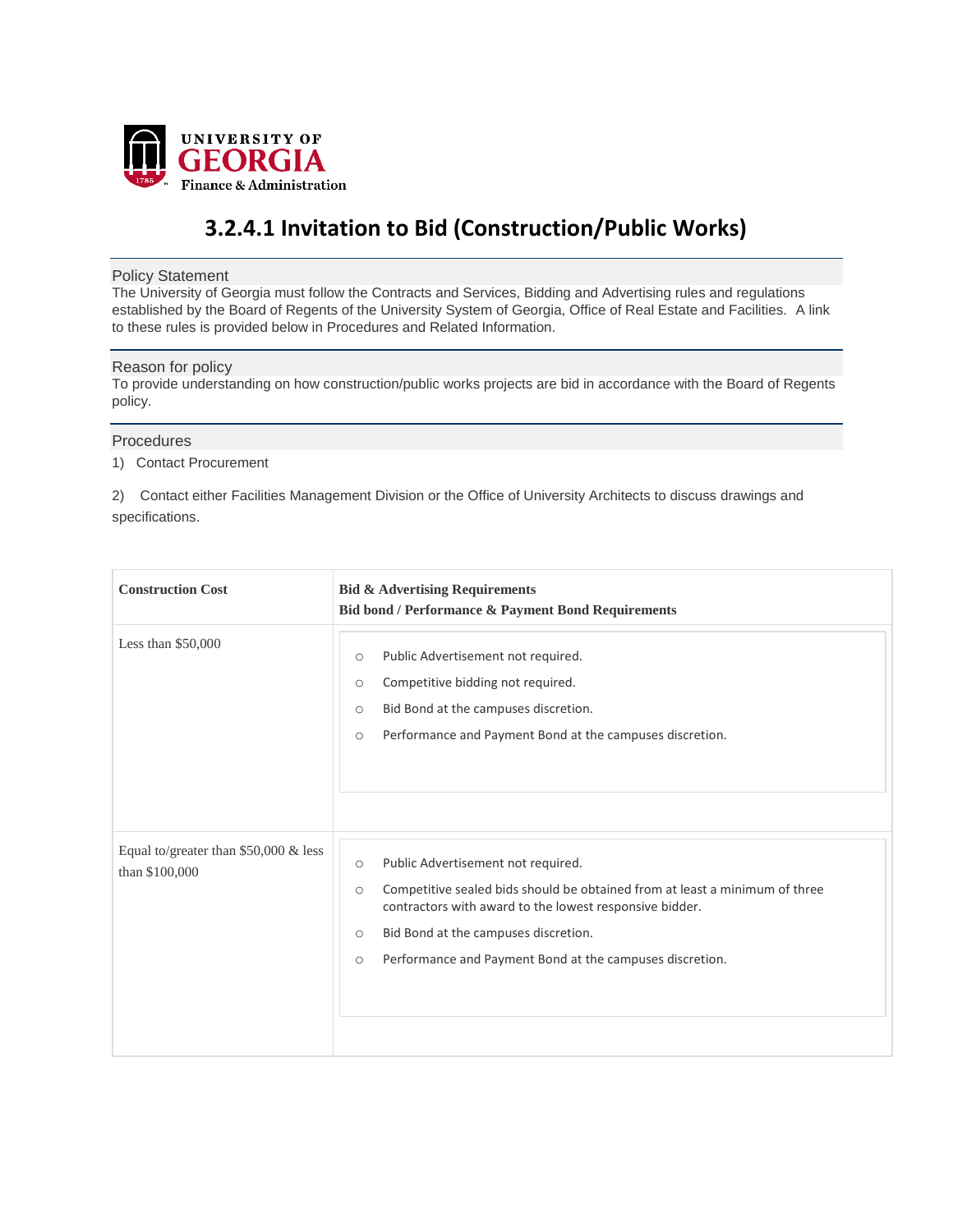| Equal to/greater than \$100,000 $&$<br>less than \$250,000 | Public advertisement required on the Georgia Procurement Registry (GPR).<br>$\circ$<br>Additional means of advertising (i.e. newspapers, planrooms) at the campuses<br>$\circ$<br>discretion.<br>Bid opening shall be no sooner than 15 calendar days after the date of GPR advertising.<br>$\circ$<br>Public bid opening required.<br>$\circ$<br>Bid Bond required.<br>$\circ$<br>Performance and Payment Bonds required.<br>$\circ$    |
|------------------------------------------------------------|------------------------------------------------------------------------------------------------------------------------------------------------------------------------------------------------------------------------------------------------------------------------------------------------------------------------------------------------------------------------------------------------------------------------------------------|
| Equal to/greater than \$250,000 &<br>above                 | Public advertisement required on the Georgia Procurement Registry (GPR).<br>$\circ$<br>Additional means of advertising (i.e. newspapers, planrooms) at the campuses<br>$\circ$<br>discretion.<br>Bid opening shall be no sooner than 30 calendar days after the date of GPR<br>$\circ$<br>advertising.<br>Public bid opening required.<br>$\circ$<br>Bid Bond required.<br>$\circ$<br>Performance and Payment Bonds required.<br>$\circ$ |

**\***Note: These guidelines are not applicable to emergency repairs/projects. The Procurement Office is responsible for the final determination of whether a project is classified as an emergency.

Forms/Instructions

Contractor Affidavit under O.C.G.A §13-10-91(b)(1) (General/Prime Contractor)

Subcontractor Affidavit under O.C.G.A §13-10-91(b)(3) (Subcontractor only)

Insurance (Contact Procurement for the most recent requirements)

Additional contacts [Emily Salvia](mailto:emily.riley@uga.edu)

Policy definitions

Public works contracts are defined as contracts to be performed on public property of the state and involving a fixed asset. They include a broad range of contracts such as repair, maintenance, design, and consulting contracts. Public works contracts include contracts for building, altering, repairing, improving, or demolishing a public structure or building or other public improvements of any kind to public real property, including the construction, reconstruction, or maintenance of a public road. Questions as to whether a project should be considered public works should be directed to Procurement.

#### **Responsibilities**

**Responsible University Senior Administrator:** Vice President for Finance & Administration **Responsible University Administrator:** Procurement Officer